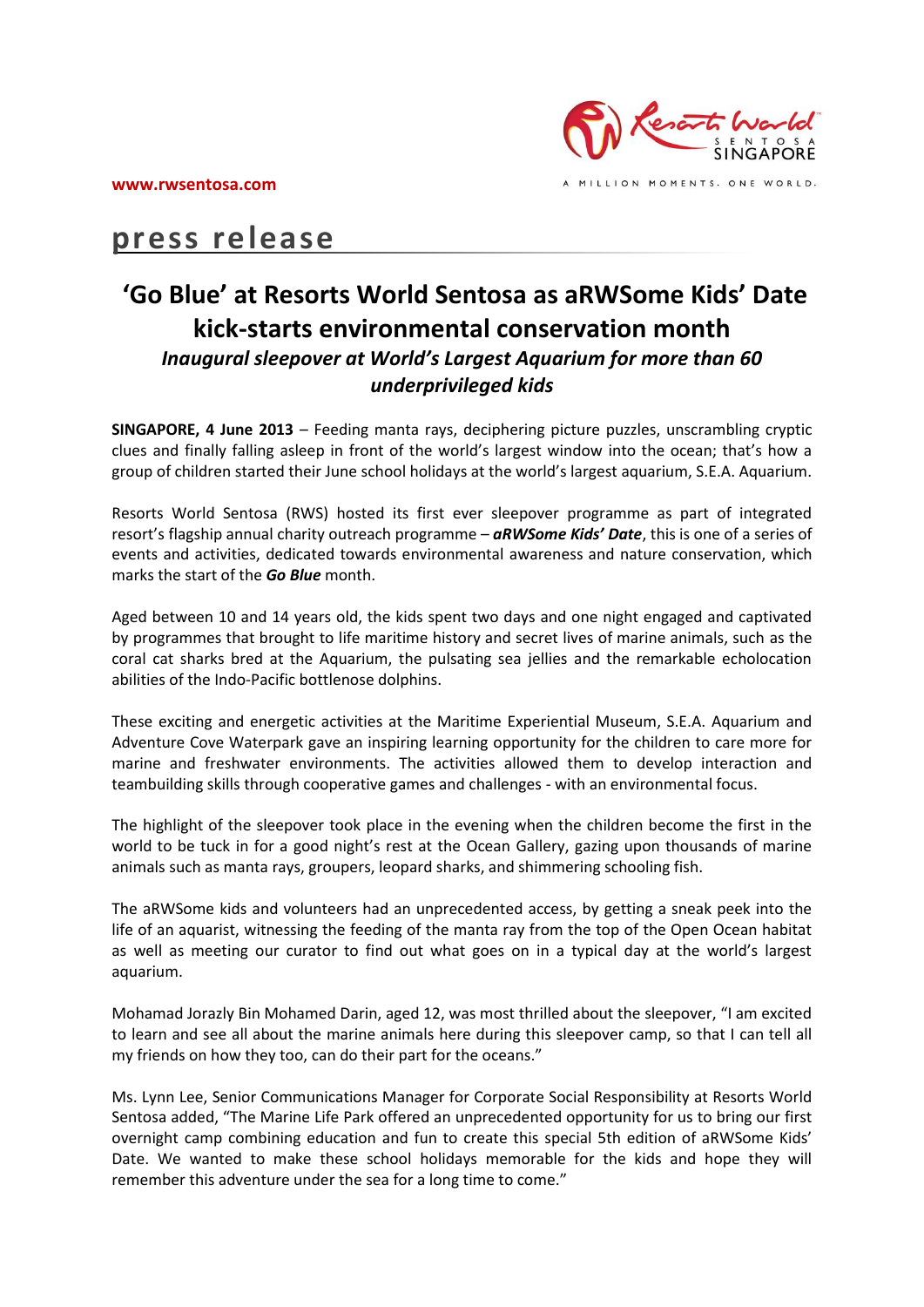Besides the happy faces, one other thing will stand out at the sleepover is *Bluub,* a fictional character that lives on both land and water. RWS specially created this new mascot for its *Go Blue* month, to drive home the message of environmental conservation for all guests.

S.E.A. Aquarium will celebrate *World Oceans Day* (8 June 2013) with special activities for the whole family, and this will continue every weekend throughout the month of June. Fun educational skits will be presented every two hours at the Open Ocean Dome, and the Marine Life Park Education Team will also set up up various station games and activities to drive home the message of the importance of oceans and the marine life that live within.

Another hallmark event for the *Go Blue* month is *Recycle for a Cause*, where members of the public are encouraged to donate their pre-loved of colour pencil sets to a needy kid as part of our recycling efforts for the month. RWS will donate \$10 for every box (up to \$3,000) collected to *The Straits Times' School Pocket Money Fund* and these used colour pencils will be repackaged and distributed to a thousand underprivileged kids attending Children for Children in October this year. Members of the public who wish to donate their colour pencils, can do so from 1 June to 27 June at RWS Invites booths located outside the Maritime Experiential Museum, and at the RWS Invites Service Centre.

For more information, guests may visit our blog – RWScoop – at www.rwsentosablog.com; visit our website at www.rwsentosa.com; or call +65 6577 8888.

 $-$  Fnd  $-$ 

### **ABOUT RESORTS WORLD SENTOSA**

Resorts World Sentosa (RWS), Singapore's first integrated resort is located on the resort island of Sentosa. Spanning 49 hectares, the resort opened in January 2010 and welcomed over 30 million visitors in its first two years of opening. RWS is home to the region's first-and-only Universal Studios theme park, the world's largest oceanarium – Marine Life Park, the Maritime Experiential Museum, a casino, luxurious accommodation in six unique hotels, the Resorts World Convention Centre, celebrity chef restaurants, a world-class spa as well as specialty retail outlets. The resort also offers entertainment and public attractions such as the Crane Dance and the Lake of Dreams. Resorts World Sentosa is wholly owned by Genting Singapore, a company of the Genting Group.

For more information, please visit [www.rwsentosa.com.](http://www.rwsentosa.com/)

#### **MEDIA CONTACTS**

#### **Resorts World Sentosa**

Rachel Ang / Clement Ng Tel: + 65 6577 9773 / +65 6577 9761 [rachel.ang@rwsentosa.com](mailto:rachel.ang@rwsentosa.com) / [clement.xjng@rwsentosa.com](mailto:clement.xjng@rwsentosa.com)

**Weber Shandwick Singapore (for Resorts World Sentosa)**  Khushil Vaswani / Danny Cham Tel: +65 6825 8023 / +65 6825 8044 [kvaswani@webershandwick.com](mailto:kvaswani@webershandwick.com) / [dcham@webershandwick.com](mailto:dcham@webershandwick.com)

RN.